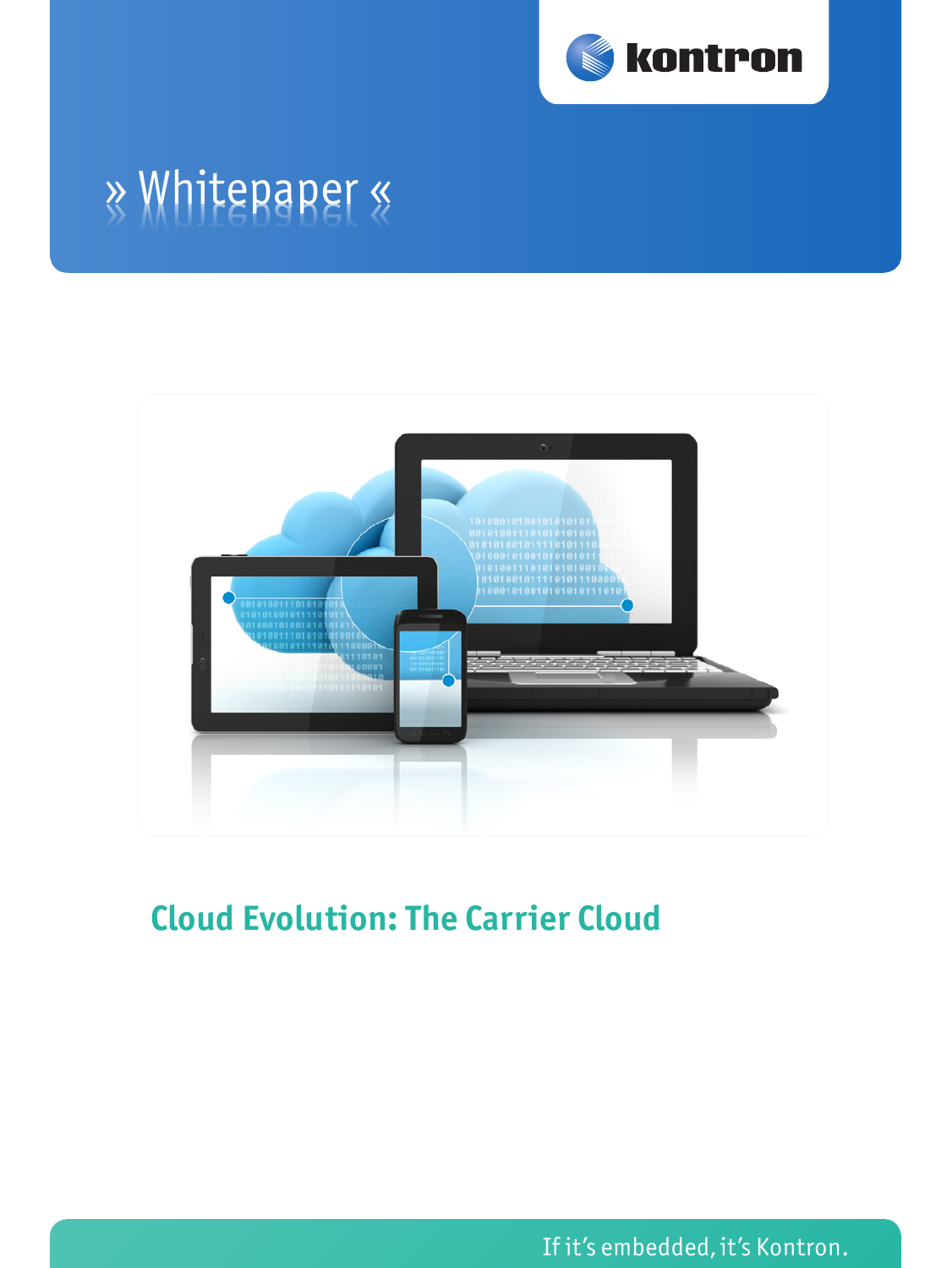#### **Contents**

| <b>Carrier Cloud - All the Benefits Plus So Much More</b> |  |
|-----------------------------------------------------------|--|
| <b>Carrier Cloud Application Opportunities</b>            |  |
| <b>Carrier Cloud Needs Carrier Grade</b>                  |  |
| <b>Kontron Products for the Carrier Cloud</b>             |  |
| Kontron AT8060 ATCA Processor Blade                       |  |
| Kontron CG2200 Carrier Grade Server                       |  |
| <b>Carrier Grade Means Kontron</b>                        |  |
|                                                           |  |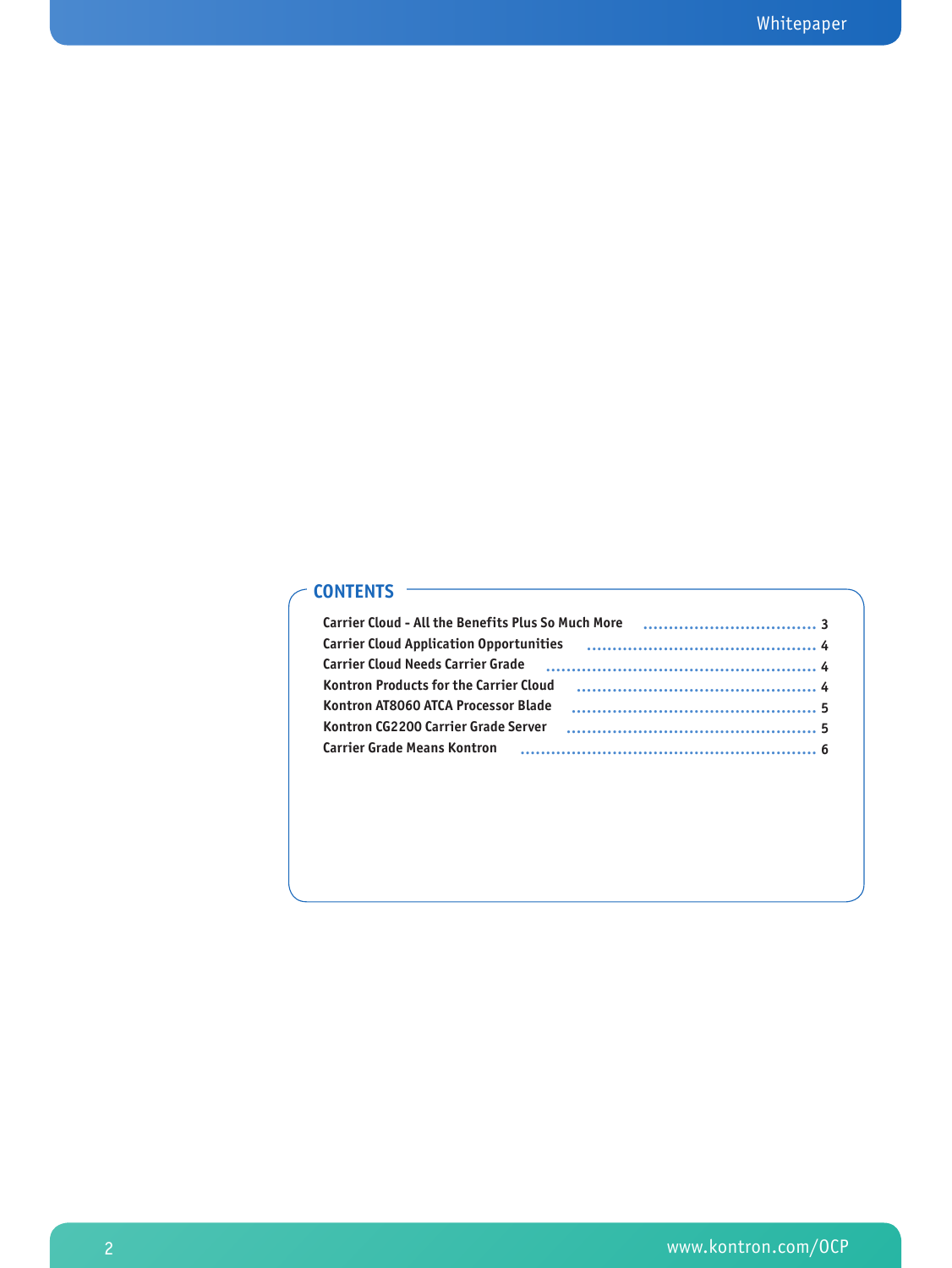If you had never seen a 'real' computer and were to research the latest directions in computing it would not be surprising if you thought they were comprised of condensed water vapor and floated in the sky. Cloud computing and all the associated data center and networking infrastructure is very real and solidly grounded in a market that is growing rapidly in every conceivable direction.

Figures from IDC and Forrester underline how changes are sweeping through the IT value chain. Looking at the overall global market for cloud computing, Forrester forecasts growth from a base of nearly \$41 billion in 2011 to more than \$241 billion in 2020. Looking at things from the perspective of how spending is changing IDC predicts that by 2015, approx. 24% of all new business software purchases will be of service-enabled software with SaaS delivery being 13.1% of worldwide software spending. Mobile access for cloud applications and services, although somewhat of a security headache for corporate IT, is growing similarly. According to the Strategy Analytics Wireless Enterprise Strategies forecast, "Corporate Mobile SaaS Forecast, 2010-2016," the Global Corporate Mobile SaaS Market will grow to \$3.7 billion by 2016, with a five-year compound growth rate (CAGR) of 25.8 percent.



With the promise of lower (or at least better managed) costs, near infinite capacity and application elasticity/scalability, and unprecedented levels of flexibility, Cloud Computing would seem to be the utopian IT solution, but can it do everything? As a model, and Cloud Computing is really a new and more powerful variant of the original time sharing computing model, it probably can do nearly everything. However, real life implementations, depend on the underlying architectures and capabilities of the application, compute and network infrastructure and as such the typical cloud data center has certain attributes that are keeping more than a few IT directors up at night.

The ease of scalability without the need for further CAPEX investment is extremely attractive but such elasticity comes with another cost. With all one's applications now hosted in the cloud, direct control is limited and with the data center potentially across the country or worse across the globe the Internet becomes the weak link and the cost can be seen in terms of performance and security. An Alcatel- Lucent study

(Global Cloud IT Decision Maker Study) from last fall validated these concerns as over 3,500 enterprise decision makers cited performance issues as the key inhibitor to them increasing their usage of public cloud. Data security was a close second place followed by 'ease of use' and 'cost' that in theory is one of the clouds golden bullets.

The business and technology models that kicked off the whole cloud boom have been largely reliant on the use of the standard public Internet infrastructure as the connection medium between the 'user' and the datacenter. Performance (i.e. latency) is therefore in no way deterministic and one's critical business data is traversing hundreds of network nodes in locations one can only guess. Recognizing these challenges and the associated business opportunity, the Telecom segment, has decades of experience building out complex high performance networks, is helping cloud computing evolve with the advent of the carrier cloud.

## **Carrier Cloud - All the Benefits Plus So Much More**

The carrier cloud has all the same fundamental benefits of the public cloud in the sense that it is built around a virtualized data center, but it has a number of key differentiators.

- 1. The carriers complete network becomes part of the offering and allows for complete end to end services. The bringing together of the network and datacenter infrastructures under a single umbrella removes the dependency on the Internet and all the associated issues. The carrier can provide as much local bandwidth as is required for the application environment and also controls everything all the way to the backhaul connections to the data center itself.
- 2. Computer resources can be made available outside the data center if required, significantly improving performance. Due to the last mile topology of carrier networks there are ready built, secure, carrier grade, local and central offices in every city. Mini data centers can be constructed in local geographies to offset the latencies associated with cross country or inter-continental backhaul.
- 3. All the infrastructure from network to data center is built using the same carrier grade approach to reliability and availability. The carriers have decades of experience building not just highly reliable but highly available infrastructure. Having built networks where individual elements must meet stringent 5 NINES (99.999% availability =  $\degree$  5 minutes downtime per year) requirements many carriers now have 6 NINES capabilities that equate to approx 30 seconds of downtime across a whole year, and that includes maintenance and software upgrades.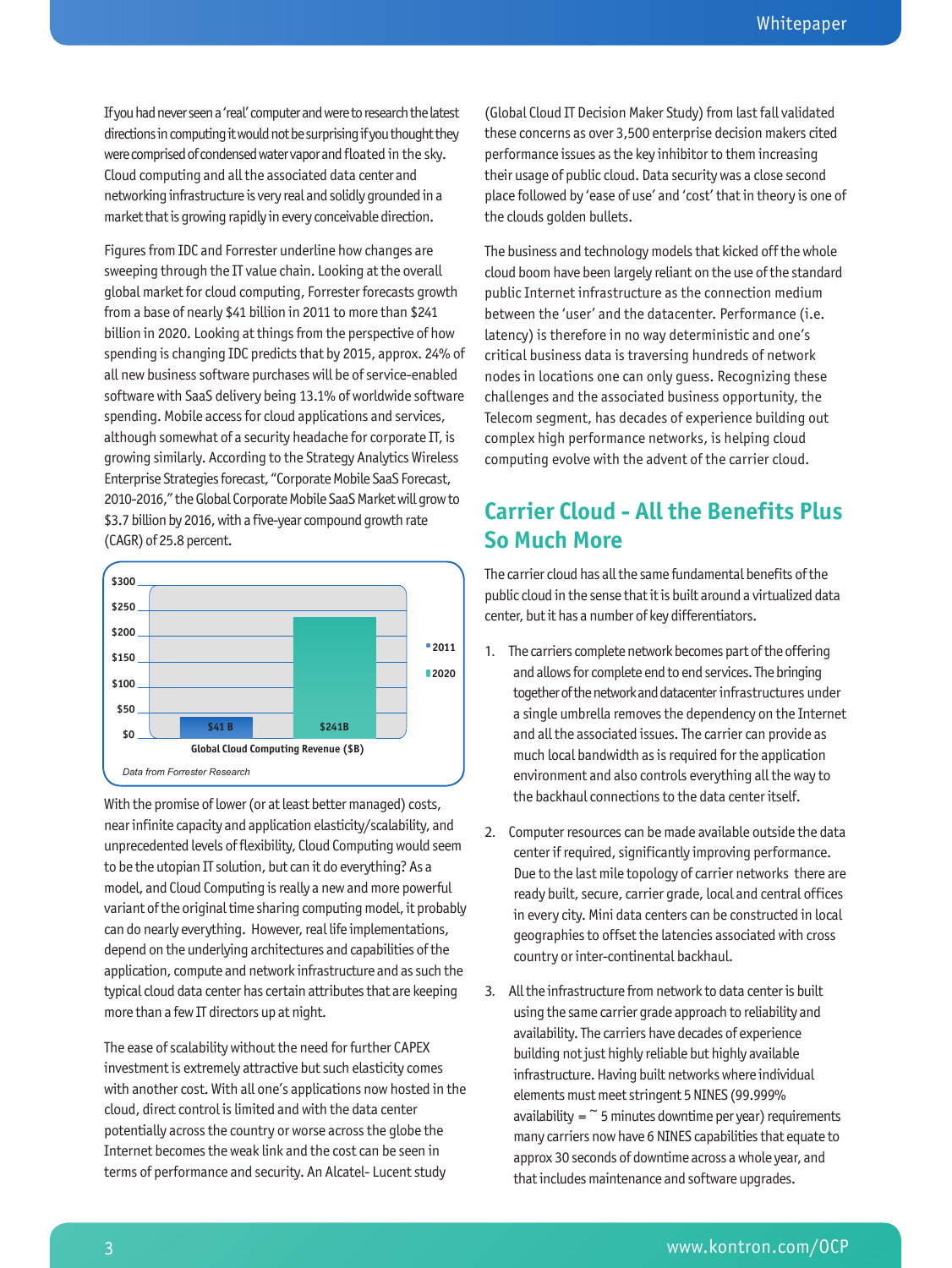## **Carrier Cloud Application Opportunities**

The establishment of the carrier cloud enables application opportunities for Carriers and Service Providers that apply both internally and externally.

#### **Internal Applications**

Today's complex networks contain much more than basic telephony and a significant amount of application software running on carrier grade compute servers. Existing internal services such as IMS, Media Serving or Push to Talk, have, through necessity, had to be deployed relatively close to the point of presence. Carriers have needed to invest in

#### **External Applications**

Through the addition of their own virtualized data centers Carriers open up significant new revenue streams. For enterprises such as those mentioned earlier who express concerns over the performance and assurance of the public cloud, carriers can offer a new breed of end to end cloud service that they are prepared to backup with specific Service Level Agreements (SLAs).

Carriers that operate both fixed and mobile infrastructure will be in a unique position to help enterprises that need to have cloud based applications that will work in both environments while providing their clients end to end control. VPNs are a commonplace carrier offering today but when combined as a total virtualized compute package a



equipment and use traditional over provisioning techniques to ensure appropriate levels of service. The ability to use cloud virtualization techniques enables carriers to gain significant flexibility and cost benefits.

The carrier cloud is also enabling evolved business models, as both equipment and solution providers that have previously sold their entire hardware and software solutions to carriers are beginning to offer the same solutions as a cloud based service. They may use existing public data center locations but the now cloud-based solutions provider installs their own carrier grade equipment. Being able to deploy equipment anywhere within their own network or take advantage of lower 'hosted' services provides much improved flexibility and the potential for significant cost savings.

much greater level of security can be achieved while still VPNs are a commonplace carrier offering today but when combined as a total virtualized compute package a much greater level of security can be achieved while still maintaining performance and availability service levels.

## **Carrier Cloud Needs Carrier Grade**

No matter who you are, if you want to participate in the carrier cloud space you must be able to show that you meet carrier grade requirements. Carriers need the same carrier grade compute servers to build out their carrier cloud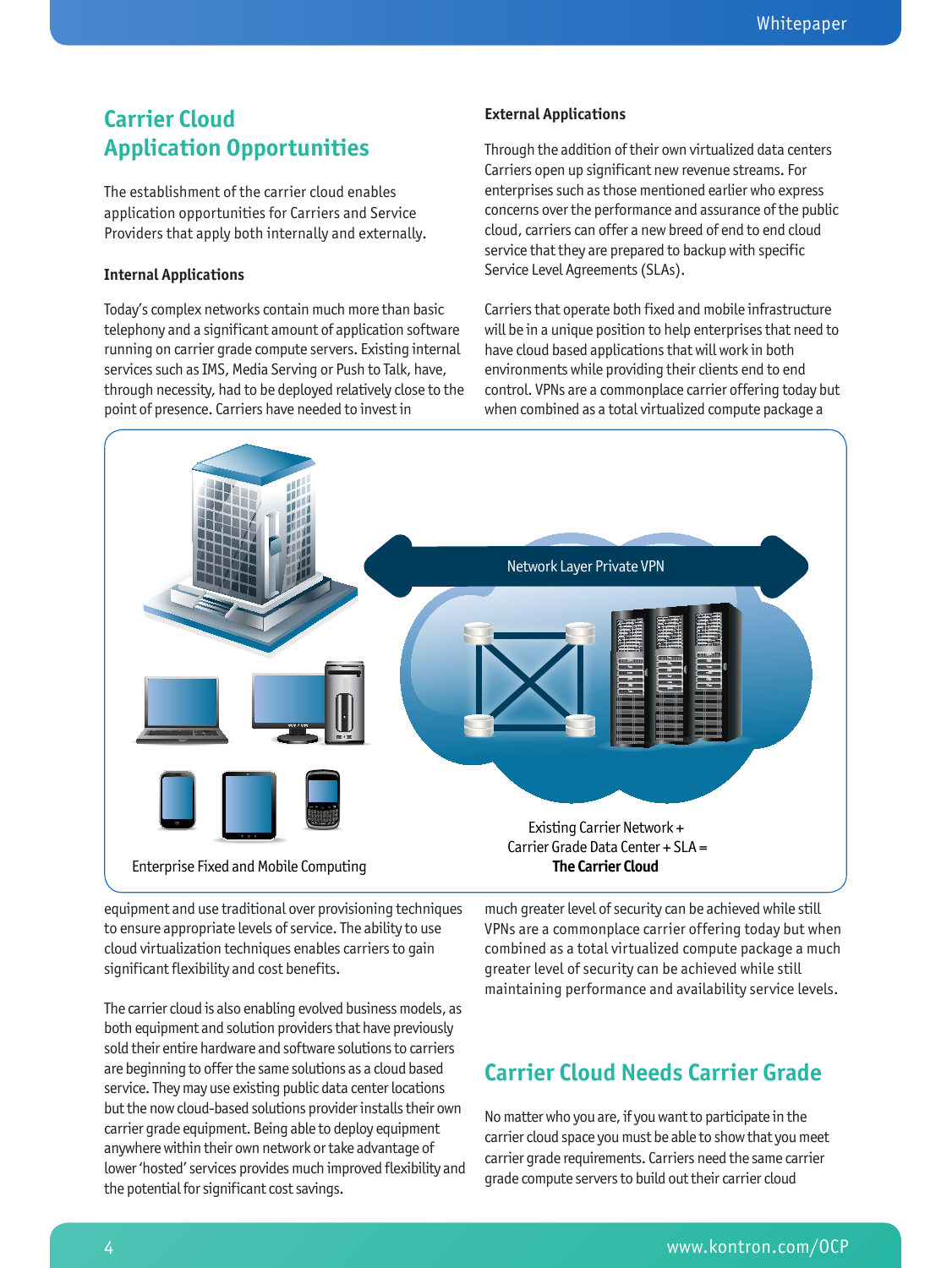operations as they have used to build their highly reliable and available networks. Existing public cloud providers wishing to add carrier cloud to their portfolio will need to segment parts of their operations and install carrier grade servers and platforms. These platforms can the be used to offer the more highly available carrier cloud style service offerings.

## **Kontron Platform Products for the Carrier Cloud**

Kontron have been supplying the world's leading network equipment manufacturers with highly reliable, mission critical server technologies for over 25 years . A wide variety of Kontron's NEBS/ETSI compliant carrier-grade servers have been used to build out their many communications and cloud-based technologies.

Delivering innovative ruggedized designs, long life availability and a short depth chassis options, Kontron AdvancedTCA platforms and Communication Rack Mount Servers are ideally suited for a broad range of telecom, large enterprise and data network applications. For those building solutions for the carrier cloud, Kontron's portfolio of carrier grade products include:

- » 10G and 40G AdvancedTCA (ATCA) Open Modular Core Platforms - 13U/14 slot platforms that serve as the basic building block for carrier grade systems
	- ATCA processor blades with processor options including the Intel® Xeon® E5-2600, Intel® Xeon® 5500/5600 processors and MIPS64 Packet Processors
	- ATCA 10GbE and 40GbE Fabric Hubs
	- ATCA 4 Slot AMC Mid-size Carrier
- » Communications Rack Mount Servers 1U/2U carrier grade servers that implement a range of Intel Xeon processor options including the latest E5-2600 that matches the ATCA offering allowing customers to build a cohesive range of platforms all structured around a single compatible compute architecture.

Kontron can also tap into its multi-vendor ecosystem with chassis, node blades, switching, NSPs, DSPs, extended storage and software products that can be integrated into the customer's ultimate solution. The result is faster time-to-market with a system optimized to meet the carrier cloud infrastructure requirements.



The two newest products in Kontron's carrier grade portfolio illustrate the performance, power efficiency and cost effectiveness of Kontron's carrier grade solutions. Both products are based on the Intel Xeon E-2600 processor family which was also designed with the needs of the carrier cloud in mind.

#### **Kontron AT8060 ATCA Processor Blade**

The AT8060 is the 6th generation single board ATCA processor module from Kontron and, in this edition, includes an AdvancedMC slot for customization. Based on dual Intel® E5-2600 processors, it is ideally suited for server functions in the carrier cloud and a wide range of application areas in telecom infrastructure including LTE Evolved Packet Core (EPC) networks.

The AT8060 uses the full bandwidth of the four DDR3 memory channels with 4 VLP DDR3 Sockets per CPU. Dual 8GT/s QPI interfaces between both CPUs provide 40GByte/s/direction for a minimum latency on memory access and inter-processor communication. The improvements in memory latency help significantly to increase channel densities and ultimately the number of supported users per blade and platform.

High speed interfaces such as dual 10GBase-KX4 in the fabric interface can deliver maximum performance using the PCIe 3.0 interfaces from the processors. SAS2 interfaces are connected to RTM interface from the PCH for storage.

The AT8060 operates in two power level modes, a regular power mode up to 225W for NEBS-like operation and a High Power mode up to 350W.

When integrated into Kontron's OM9141-40G Open Modular Core Platform that can support up to 10 AT8060s along with up to two AT8940 ATCA 40GbE capable switches, one will have one of highest capacity and the most powerful carrier grade platforms available for carrier cloud applications.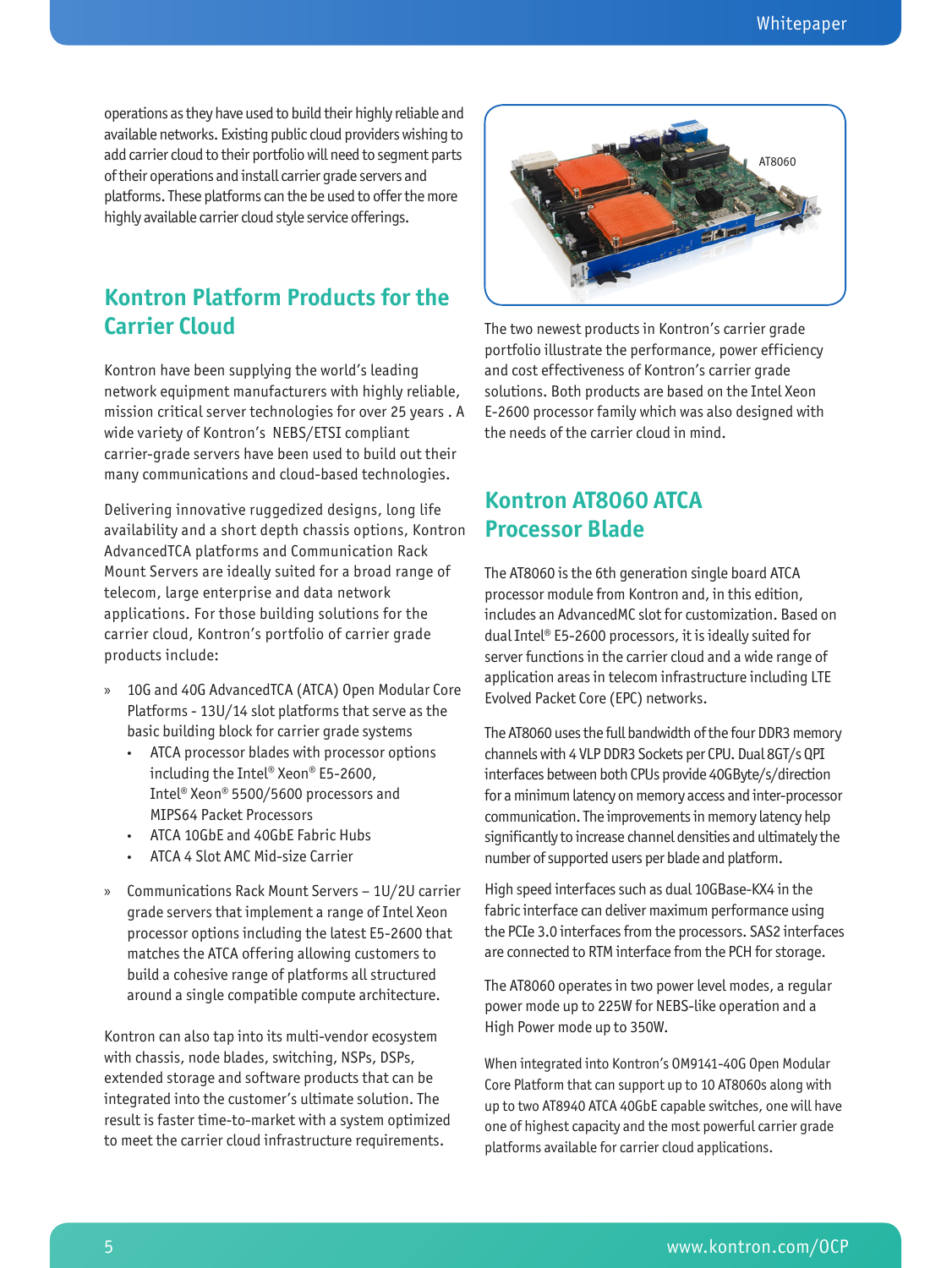### **Kontron CG2200 Carrier Grade Server**

The CG2200 Carrier Grade Server may look just like any regular general purpose server platform, but unlike its enterprise brethren it is designed to meet the needs of the carrier cloud. This is Kontron's 5th generation NEBS-3 and ETSI-compliant 2U rack mount server and it is equally at home in the Telco central office or the network data center. The CG2200 combines the performance, ruggedness and reliability required of long life-cycle products. It provides dual socket support for the Intel® Xeon® processor E5-2600 series, bringing the outstanding processor and I/O performance with power efficiency features described earlier to a 2U rack mount server.



In contrast to standard enterprise style servers the CG2200 has been designed to withstand extreme heat, humidity, altitude and zone 4 earthquake shock and multiple other extreme environmental conditions in compliance with NEBS-3/ETSI requirements. Also important for the rigid requirements of the telecom central office, the server includes advanced server management and Telco alarm management features that provide visual, audible (optional) and SNMP event indications of faults.

**Key features of the CG2200 are designed with the specific needs of the carrier cloud in mind and include:**

- » Long Life Availability
- » Ruggedization (NEBS-3, ETSI) designed "from the ground, up"
- » Compact Chassis (20" depth) ideal fit for telecom racks
- » Reliability, Availability, & Serviceability (RAS)
- » AC & DC Power
- » Flexibility & Expandability
- » Front and Rear I/O
- » Vibration Suppression Technology
- Software Support
- » Experience & Customer Orientation

Kontron has integrated innovative vibration suppression technologies into its communication rack mount servers which benefit customers by allowing denser systems to operate at higher temperatures, thus, enabling the customer to deploy their solutions in environments not previously possible.

Both new Kontron products with new Intel® Xeon® processor E5-2600 family provide approximately 3x more performance and memory speed (2.7x more cores and 3.2x more memory bandwidth) than previous processor generations. Along with the carrier grade features and certifications, both products are the natural 'next step' in Carrier Cloud and Mobile Infrastructure platforms.

#### **Carrier Grade Means Kontron**

The carrier cloud is already proving itself as a necessary adjunct to the rapidly growing enterprise cloud. A broad array of applications that are used as part of the existing telecom infrastructure could be adapted to use the virtualized cloud model but the majority of existing data centers just don't meet the standards needed to make this possible. Whether carriers themselves will build out the carrier cloud infrastructure or existing cloud providers will add carrier compliant facilities it is certain that carrier grade compute platforms and servers are at the heart of any architecture.

Kontron is providing a broad portfolio of products and services to create carrier grade solutions for the telecom and cloud computing markets. Their wide product range of blades, modules and platforms coupled with their complete set of customization, integration and professional services means that Kontron can quickly create a carrier grade system completely aligned with their customer requirements.

The new ATCA and CRMS products based on the Intel® Xeon® processor E5-2600 family provides the right mix of products to be the foundation for the next generation of Carrier Cloud and Mobile Infrastructure applications. So if you are going Carrier Grade, Go Kontron.